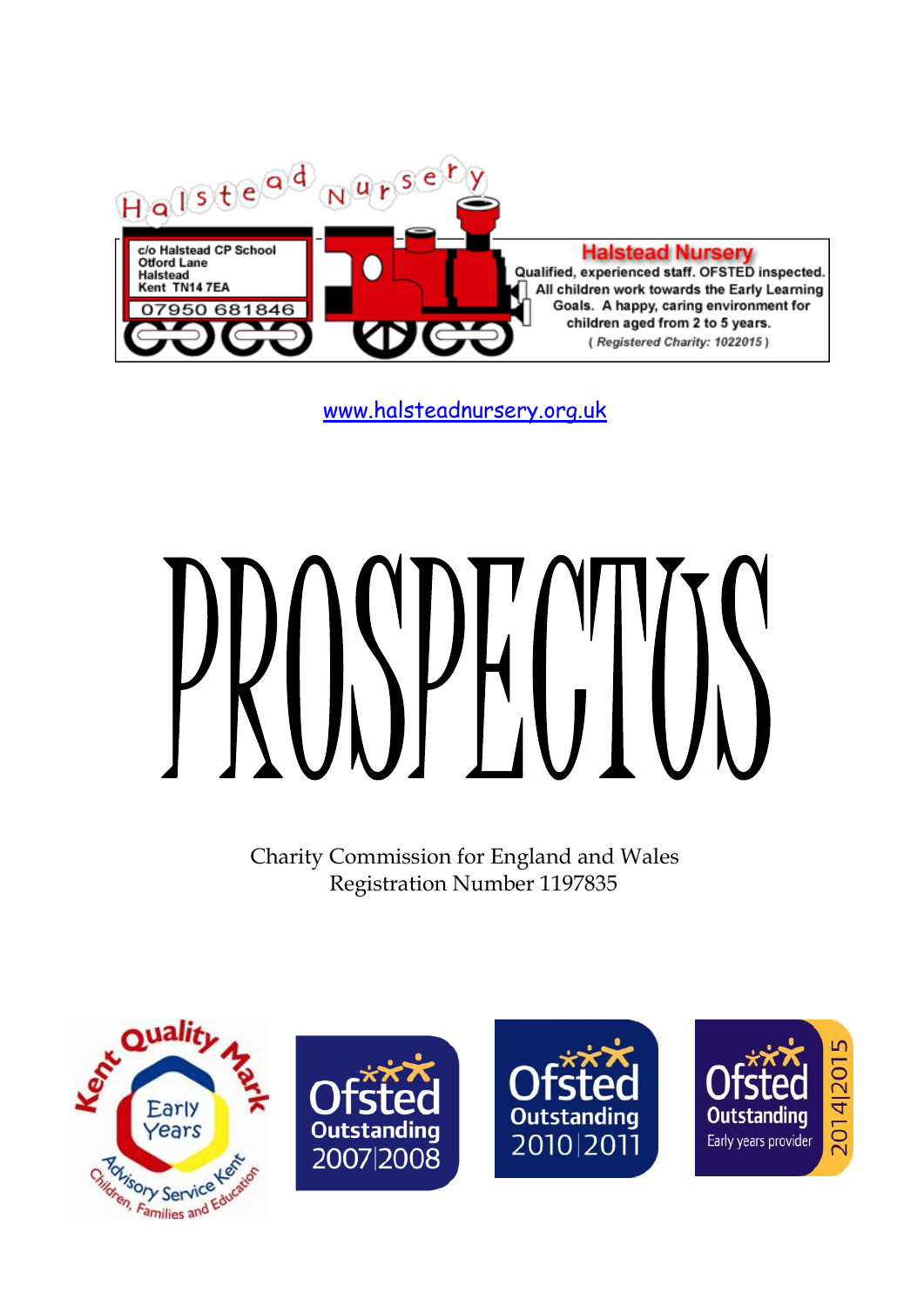#### **HALSTEAD NURSERY**

# ❖ Introduction

Halstead Nursery is a non-profit making, self supporting charity that receives no financial assistance from the local authority. Fees are set to cover rent and staff wages only. All other costs are covered by fundraising.

The Nursery is Ofsted registered and receives regular Inspections. We have achieved the Kent Quality Mark.

Halstead Nursery is situated in the grounds of Halstead Community Primary School. We have a very close relationship with the School which brings benefits to the children in a number of ways.

# ❖ Our Mission Statement

In our nursery we:

- Provide a warm, safe, fun and caring environment in which every child is given access to all areas of the Early Years Foundation Stage curriculum to explore and learn.
- Develop in each child enthusiasm for learning, expanding their natural curiosity, creativity and imagination.

• Are an inclusive setting offering a welcoming atmosphere to all families regardless of culture, language and ethnicity. We build good, open communication with parents, the local community and outside agencies.

• Enable our staff to be as well trained and knowledgeable in their job role to ensure we can be as effective as possible.

• Enable children and adults to develop their self-esteem and wellbeing in an atmosphere of mutual respect and encouragement.

• Provide clear boundaries and simple ground rules maintaining consistency for all.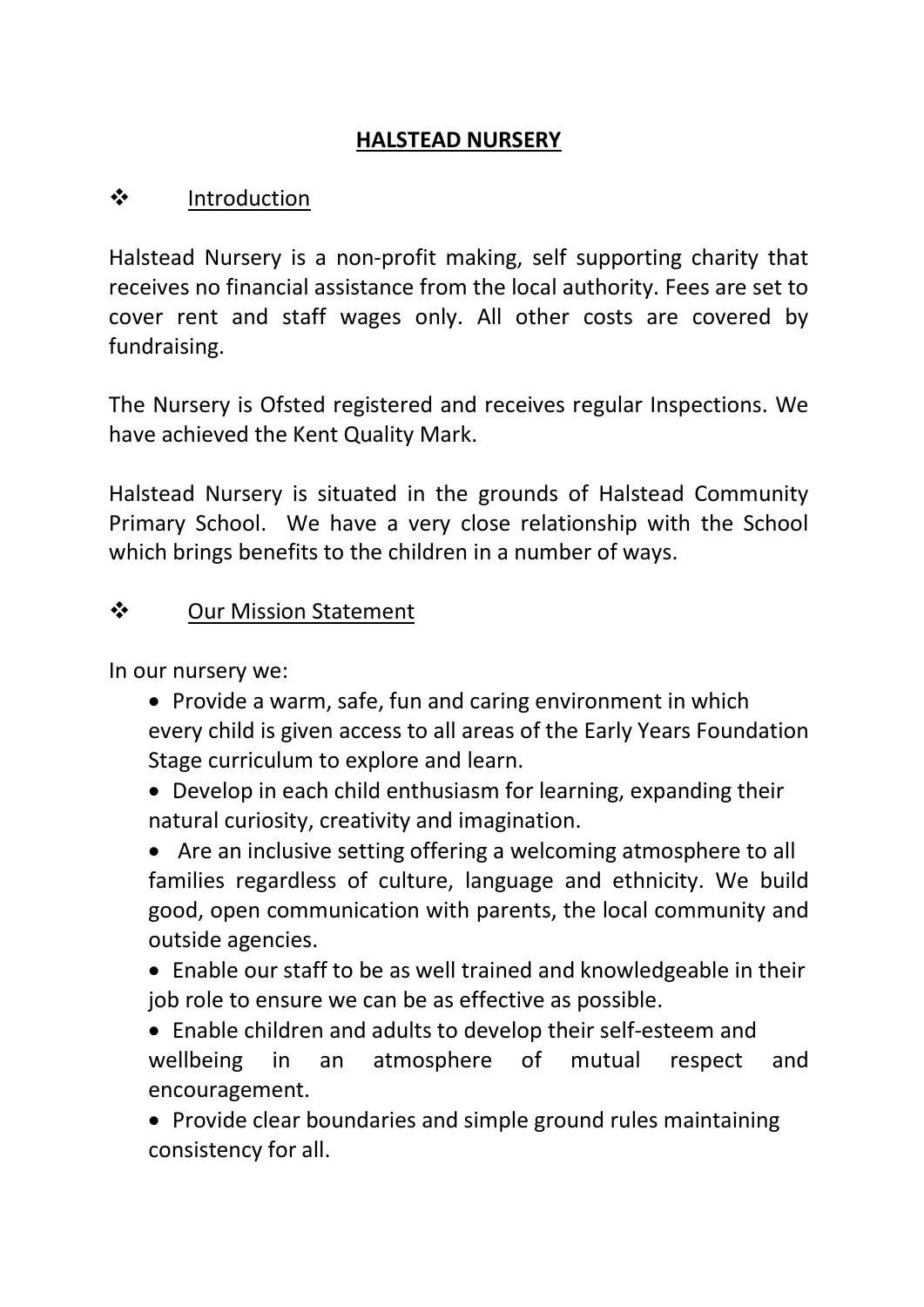## **OPERATIONAL INFORMATION**

### ❖ Hours of Opening

We are a term time Nursery open Monday to Friday from 8.45am – 3.15pm. We hold morning and afternoon sessions. Please note that Wednesday mornings are reserved for children who are in their final year with us.

| Morning (includes a 30 minute lunch | $8.45$ am $-12.15$ pm |
|-------------------------------------|-----------------------|
| session)                            |                       |
| Afternoon                           | $12.15$ pm $-3.15$ pm |
|                                     |                       |

Children must bring a packed lunch if they are attending for the morning session. Children can not be accepted before 8.45 am and must be picked up promptly. Please note that there is a charge of £3.00 for every 10 minutes that you are late to collect your child after 12.15 pm or 3.15 pm.

If any other person, other than a parent, is collecting your child we must be informed of their identity beforehand, or they must be issued with your child's password (known only to you and the Nursery staff).

#### ❖ Fees

The Nursery will issue a parental fee contract to all families. This will set out the Nursery fee structure and provide information about payment.

You will be invoiced for half term. Our fee structure can be found within the Opening Times & Fees tab on our website, www.halsteadnursery.org.uk

Children who receive Free Early Entitlement government funding will be required to pay an additional amount of fees if:

1. He/she attends beyond the funded hours per week that are awarded to the child The Nursery's term extends beyond the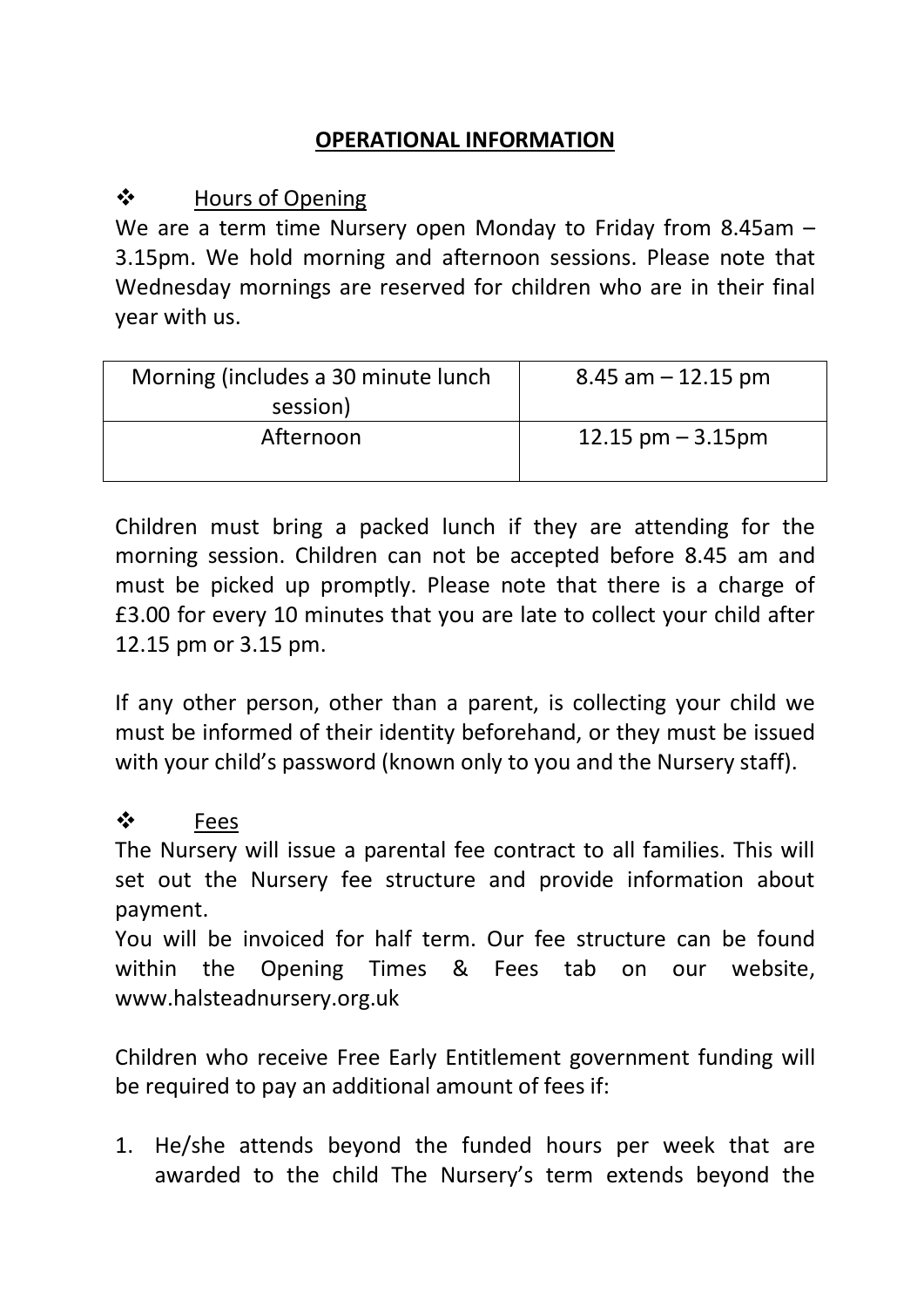amount of funding received per term from Kent County Council. (Full fee therefore applies).

2. He/she is booked in to attend hours that do not form part of our "funded hours only" offer.

If you wish to remove your child from the Nursery you will be required to give a term's notice in accordance with the Terms & Conditions of Childcare agreement that we agree on commencement otherwise fees for that term will be required.

Families attending the nursery may be eligible to receive funding under the Government 'free for 2 scheme' and the Early Years Pupil Premium. Full details of these schemes and their eligibility criteria can be obtained from nursery staff, please ask us if you would like details.

#### **GENERAL INFORMATION**

#### ❖ Age of Admittance

The Nursery welcomes children from 2 years of age, after consultation with the Manager on individual child's needs.

#### ❖ Behaviour

All children at the Nursery will be able to play and learn without fear of being hurt or hindered by anyone else. We encourage all children to develop self discipline, self esteem and a respect for others.

# ❖ Safeguarding

The Nursery is committed to following Kent County Council policies and guidelines in all matters relating to child protection. All cases will be dealt with in strictest confidence. Our Designated Safeguarding Lead is Tracey McCartney.

# ❖ Clothing

Sensible, comfortable clothing should be worn at all times, (e.g. awkward buttons, belts etc. do not help when the toilet is needed in a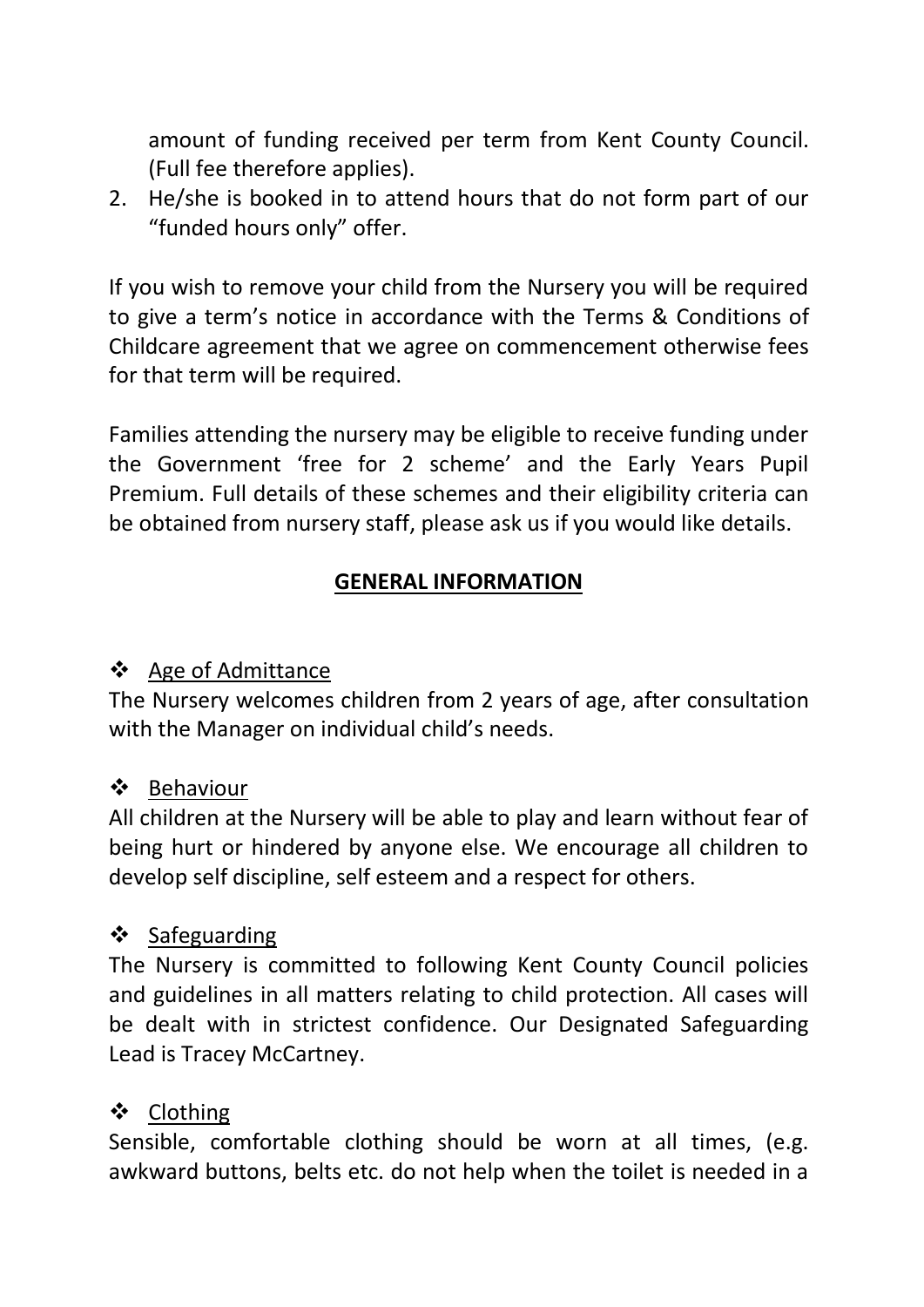hurry). We have outdoor play everyday (weather permitting) so please make sure your child has appropriate clothing and footwear.

### ❖ Complaints Procedure

If parents have any cause for concern regarding their child they should contact the Manager initially. If the problem is not resolved, the matter should be referred to the Chairperson of the Committee. If parents are still unsatisfied the matter should be referred to Ofsted.

## ❖ Inclusion

Halstead Nursery is committed to emphasizing the common elements and values of our diverse culture. We aim to promote equality and fair treatment of all, thereby allowing everyone whatever their race, religion, gender, language, ability or family background to achieve the level of success and self respect they deserve whilst retaining their identity.

# ❖ Special Educational Needs Disabilities (SEND)

The Nursery's SEND policy is available to all parents; we follow the SEND Code of Practice 2014. Please ask the Inclusion Manager for information.

#### **HALSTEAD NURSERY COMMITTEE**

The Nursery is run by an elected committee according to the terms of a constitution. What this means is that everyone using the Nursery has the opportunity to have a say in how it is run and also in the decision making process. The elected committee members are the trustees of the Nursery – the people entrusted with the overall responsibility for ensuring that the group runs successfully.

Whilst the responsibility for the children's play and learning is delegated to the staff, the committee is the employer of appointed staff and is responsible for all the legal duties of employers. Should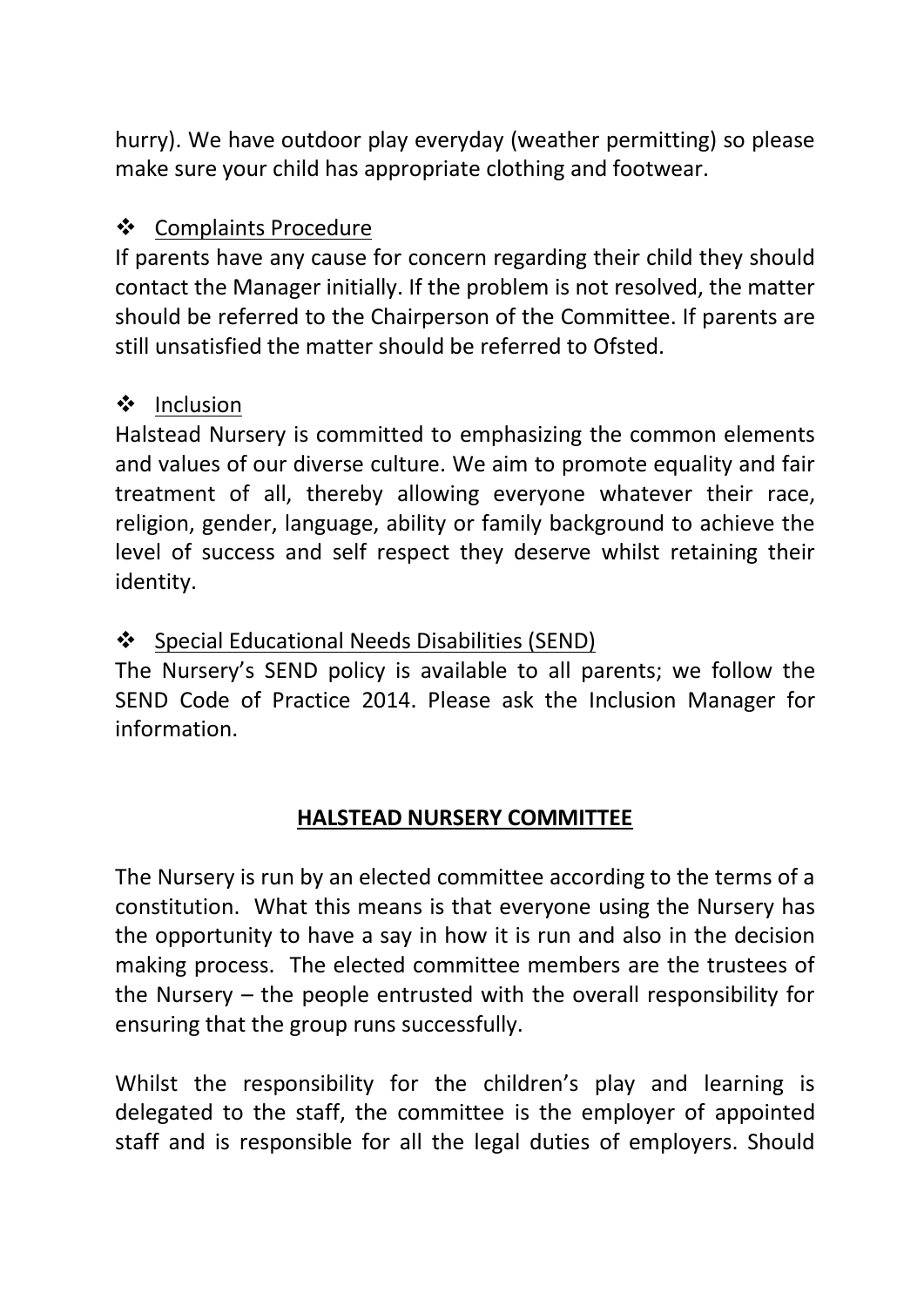problems arise that cannot be dealt with by the Manager, parents should approach the Chairperson in the first instance.

The fees paid by parents cover staff wages, rent and insurance and it is the policy of the committee to keep fees as low as possible. It is therefore an important job of the Committee to arrange fund raising events throughout the year to enable the Nursery to buy equipment and other vital resources.

The Committee is made up of volunteers – mainly parents who give up their time to work within a democratic system enabling the Nursery to provide the best start in life for our pre-school children.

If you would like more information please contact one of the Committee Members. Their contact details are on the parent noticeboard outside of the nursery entrance.

#### **EARLY YEARS FOUNDATION STAGE**

We aim to foster a positive attitude towards learning, encouraging confidence, enthusiasm and enjoyment for all areas of the Early Years Foundation Stage framework. We ensure that all activities are of an appropriate length and level, we develop discussion and listening skills and sharing of ideas.

At Halstead Nursery we believe in the importance of learning through play. The children have the opportunity to play and experiment with water, sand, construction toys, drawing, colouring, painting, cutting, gluing, play dough, home corner, dressing up, jigsaws, board games, IT equipment, books, music and singing, music and movement, cooking, gym and outdoor play with trikes, scooters, prams, balls and an adventure playground.

The staff will work daily with the children on an individual and small group basis to work through the planned Nursery Curriculum to cover the Early Years Foundation Stage.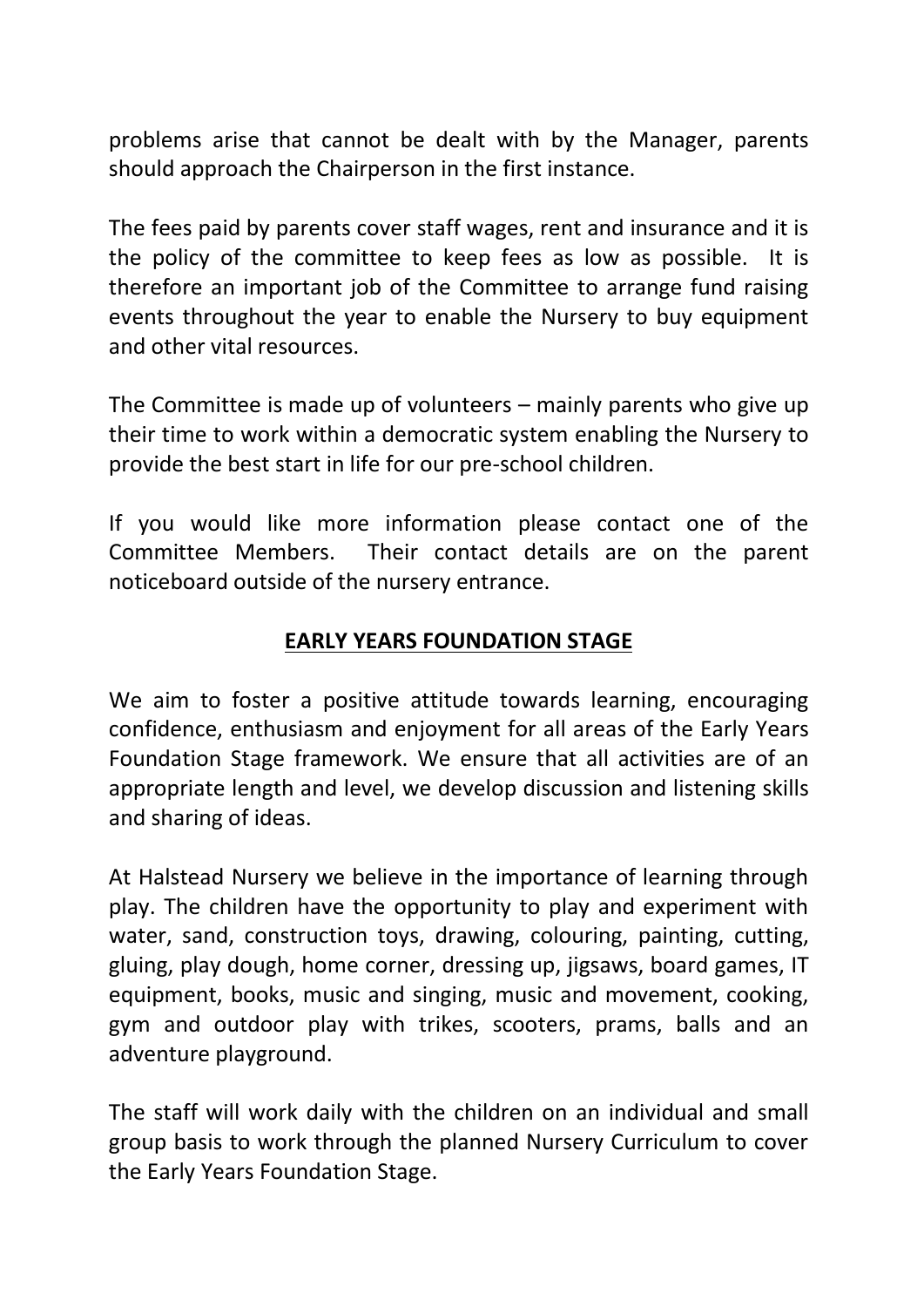Parents and carers are invited to spend time with us to see how their child is progressing and to learn more about the Nursery. During each year we organize a number of activities such as a visit to a local children's farm, sponsored events, sports day, and events with the school. At Christmas the children entertain family and friends with a winter gathering.

# ❖ Personal, Social, Emotional Development

We aim for every child to establish constructive relationships with children and staff. We give positive encouragement to children, with practitioners acting as positive role models, planning activities that will promote emotional, moral, spiritual and social development. Provide support to achieve successful social and emotional development of vulnerable children.

# ❖ Communication and Language

We foster positive attitudes towards language encourage confidence, enthusiasm and enjoyment through, speaking, listening, reading rhymes and games. Children are supported in their development of language by staff who are trained to use all the resources available including visual cues and signing.

# ❖ Physical Development

Children will be encouraged to develop their fine and gross motor skills, through a range of fun activities both indoors and out.

# ❖ Literacy Development

We support children in developing a love for books and reading by encouraging them to enjoy a wide range of reading materials; they will be able to loan books for reading with their families at home and will have access to resources from the local library.

Children are given systematic and consistent opportunities to learn the names and common sounds of letters. Letters will be referred to by name but the sound will be emphasized and examples given. The